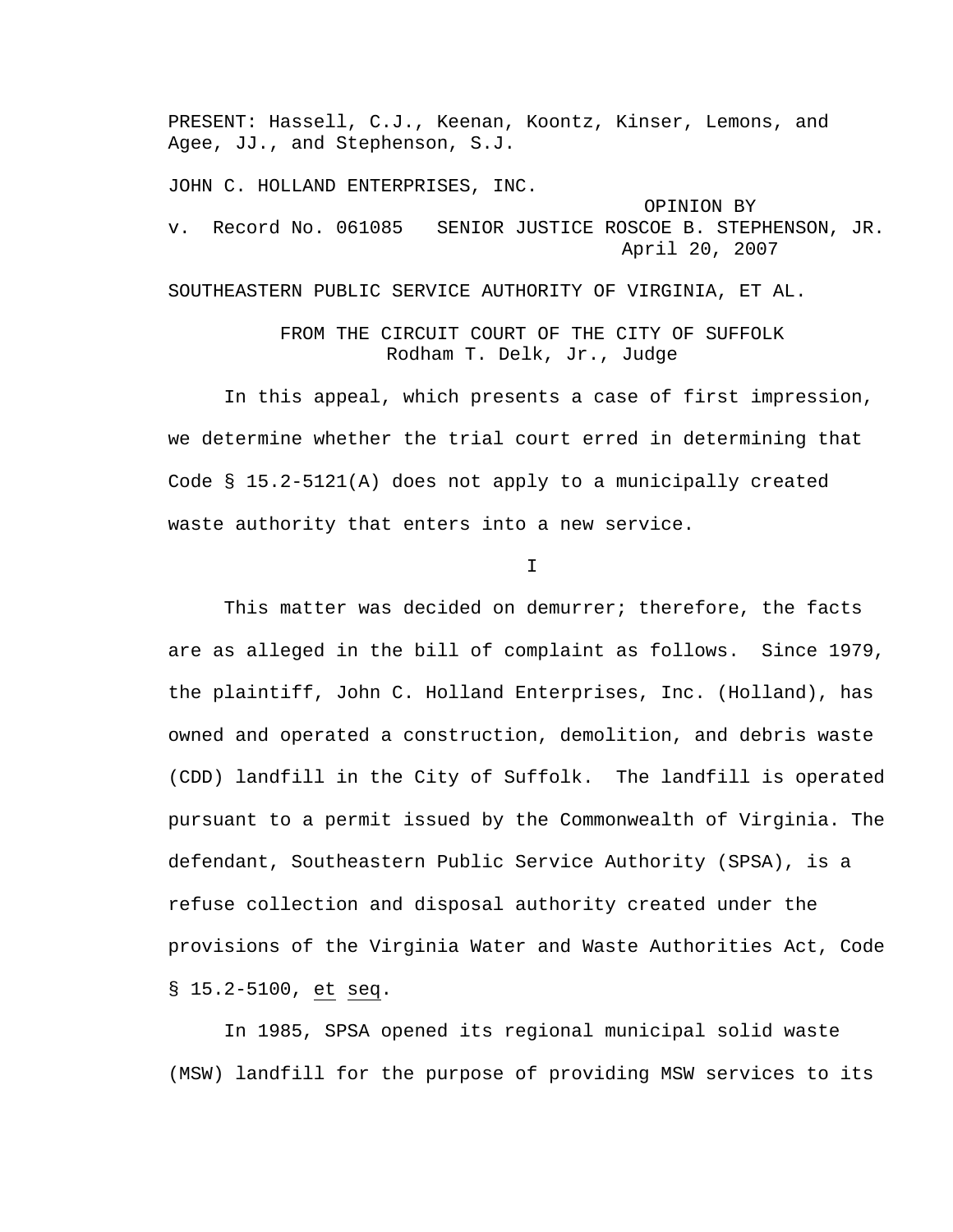member cities and counties and to the public. MSW consists of household garbage and other household refuse of the type normally collected by cities and sent to a MSW landfill.

 A different type of landfill handles CDD. CDD is generally comprised of concrete, bricks, wood, drywall, wires, electrical fixtures, shingles, and similar materials.

 In 2003, SPSA made an unannounced entry into the arena of CDD services by offering CDD services to one private company, defendant Bay Disposal, Inc. SPSA did not offer CDD services to the general public, and it did not put CDD services on the public service charge list. When this unannounced activity became known, Holland complained. Ultimately, SPSA extended the CDD services to the general public over Holland's objections. SPSA did not make any of the findings mandated by Code § 15.2- 5121(A) before offering this new service.

## T<sub>T</sub>

 On April 22, 2005, Holland filed its bill of complaint, asking the trial court to enjoin SPSA's CDD services until it and its member localities made the requisite findings mandated by Code § 15.2-5121(A). Code § 15.2-5121(A), in pertinent part, provides the following:

 No authority shall operate . . . a refuse collection and disposal system for any political subdivision . . . unless the authority, and subsequently the locality's governing body find: (i) that privately owned and operated refuse collection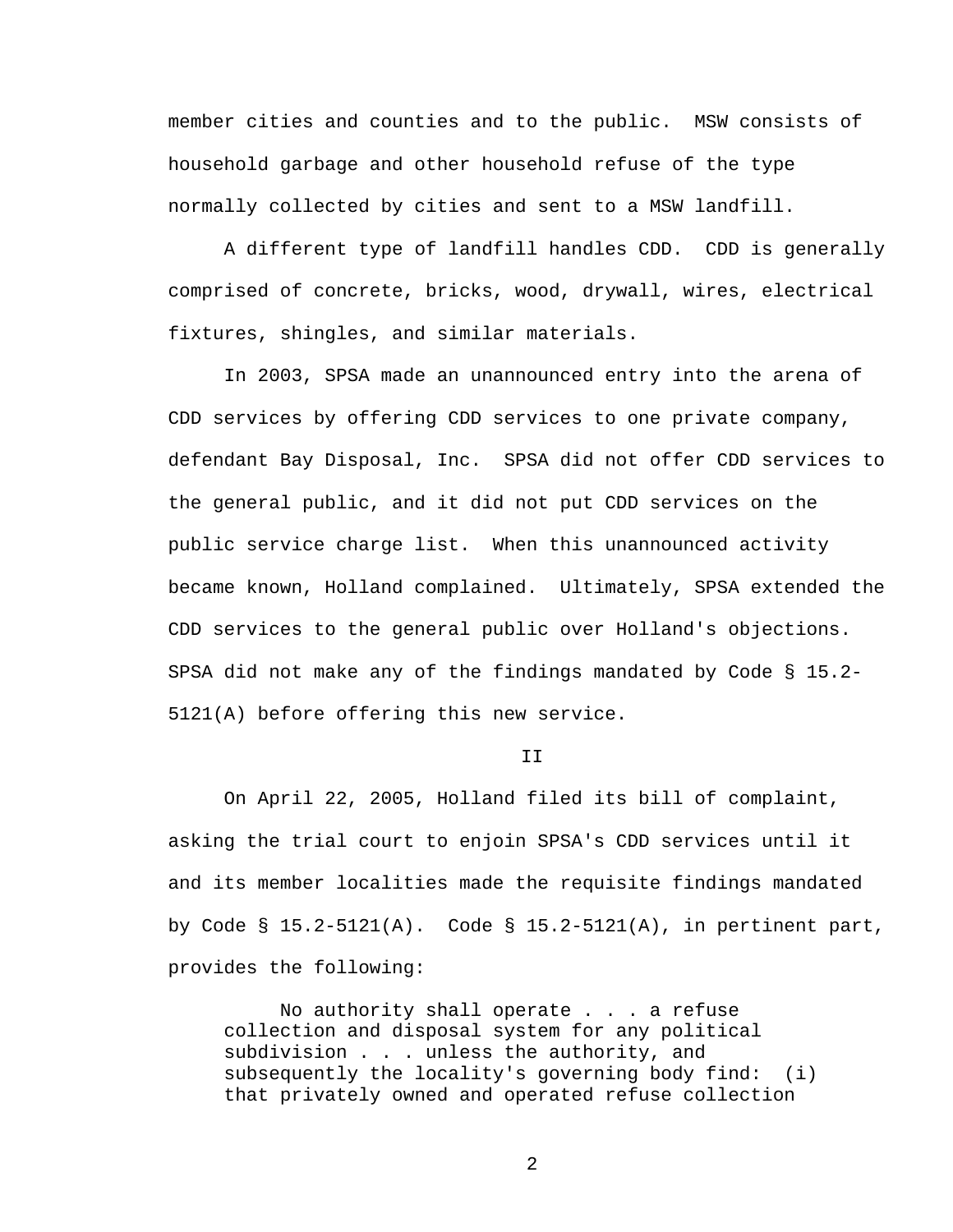and disposal services are not available on a voluntary basis by contract or otherwise, (ii) that the use of such privately owned services has substantially endangered the public health or has resulted in substantial public nuisance, (iii) that the privately owned refuse collection and disposal service is not able to perform the service in a reasonable and costefficient manner, or (iv) that operation by such authority . . . , in spite of any potential anticompetitive effect, is important in order to provide for the development and/or operation of a regional system of refuse collection and disposal for two or more units.

 SPSA filed a demurrer, contending that Holland "fails to state a cause of action because [Code §] 15.2-5121 is not implicated or violated under the facts alleged." The trial court sustained SPSA's demurrer, stating the following:

 It is clear to the Court from a reading of the statute that the CDD waste program operated by SPSA is a service, and not a system as provided for in the statute. Otherwise, the inclusion of both terms, "service" and "system" in [Code] § 15.2-5136 would be unnecessarily redundant and meaningless. $[\ ]$  I consider this plain language as evincing a legislative intent to treat the separate terms, "systems" and "services", as describing different functions. Specifically, therefore, I hold that the term "service" is an included component of, and thus part and parcel of, a "system."

 Accordingly, I hold that the extension of SPSA's waste disposal operation to include CDD waste was not a new system requiring the [Code] § 15.2-5121 statutory findings. It was simply a new service. SPSA was therefore free to institute the new service without making the [Code] § 15.2-5121 findings.

<span id="page-2-0"></span> $\overline{\phantom{a}}$  $1$  Code § 15.2-5136 governs the fixing and revising of rates, fees, and other charges for the services furnished or to be furnished by various systems. Subsection F thereof permits an authority to establish rates and charges "for the services and facilities of . . . a refuse collection and disposal system."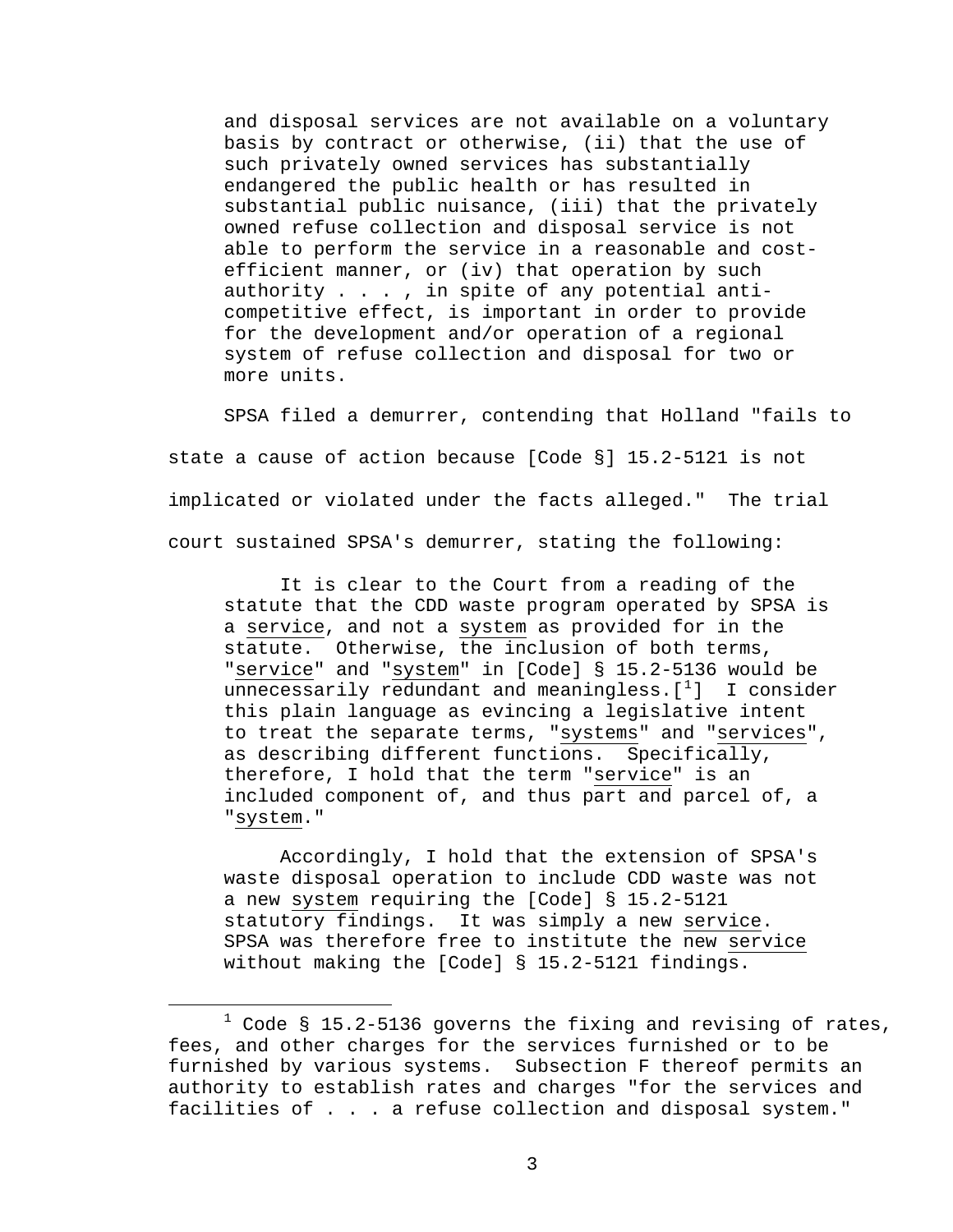We awarded Holland this appeal, limited to one assignment of error, which reads as follows:

 The trial court erred in determining that Va. Code § 15.2-5121(A) does not apply to a municipallycreated waste authority and its member communities that operate a landfill and then later enter into a new service, without making any of the findings required by the statute.

## III

 "Interpretation of a statute is a pure question of law subject to de novo review by this Court." Virginia Polytechnic Inst. & State Univ. v. Interactive Return Serv., 271 Va. 304, 309, 626 S.E.2d 436, 438 (2006); accord Renkey v. County Bd. of Arlington County, 272 Va. 369, 373, 634 S.E.2d 352, 355 (2006); Ainslie v. Inman, 265 Va. 347, 352, 577 S.E.2d 246, 248 (2003). When we interpret a statute, we must determine the General Assembly's intent from the words used in the statute, unless the language of the statute is ambiguous or would lead to an absurd result. Cummings v. Fulghum, 261 Va. 73, 77, 540 S.E.2d 494, 496 (2001). We also do not question whether legislation is wise. Horner v. Department of Mental Health, 268 Va. 187, 193, 597 S.E.2d 202, 205 (2004); City of Portsmouth v. City of Chesapeake, 232 Va. 158, 163, 349 S.E.2d 351, 353 (1986).

 Additionally, when a trial court grants a demurrer, we likewise review the court's action de novo. In so doing, we apply the same standard the trial court applied, i.e., "whether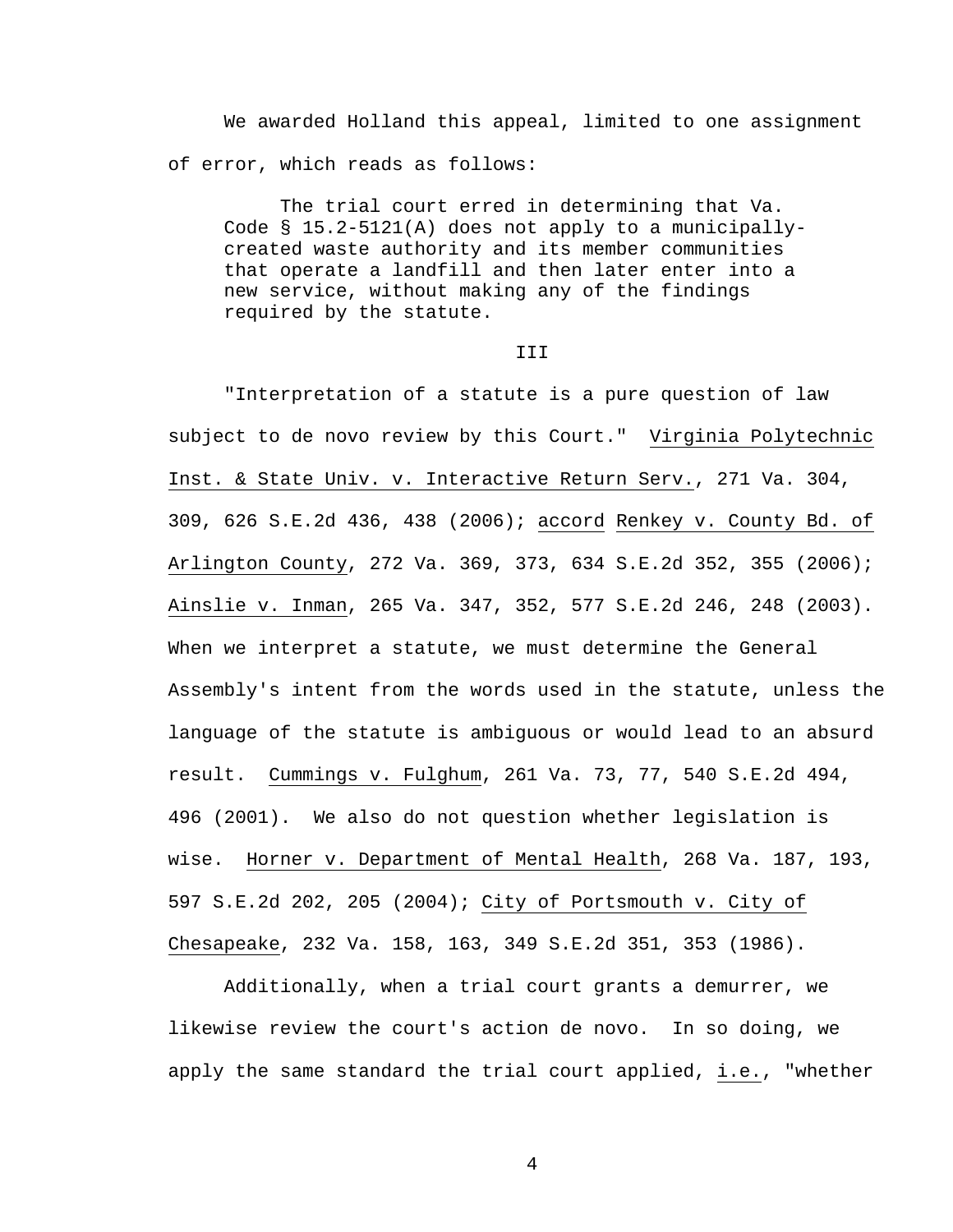the facts . . . pleaded, implied, and fairly and justly inferred are legally sufficient to state a cause of action" against SPSA. See Thompson v. Skate America, Inc., 261 Va. 121, 128, 540 S.E.2d 123, 126-27 (2001).

## IV

 Holland contends that the purpose of Code § 15.2-5121(A) is to protect the private sector and to require a waste authority like SPSA to make the requisite findings before entering into a new service. Holland further contends that, if the General Assembly did not intend to require that such findings be made, then "there would have been no reason for" Code  $\S$  15.2-5121(E), which, it asserts, provides for the grandfathering of services existing as of July 1, 1983. $^2$  $^2$ 

 SPSA contends that Code § 15.2-5121(A) applies only to the initial decision to operate a system, and it points out that nowhere in the statute does the term "new service" appear. SPSA further contends that Holland's argument regarding Code § 15.2- 5121(E) "rest[s] on its assumed meaning of [Code] § 15.2-  $5121(A)$ " and that this Court need only interpret Code § 15.2-5121(A).

<span id="page-4-0"></span> <sup>2</sup>  $2^2$  Code § 15.2-5121(E) provides that the requirements and restrictions of Code § 15.2-5121 "shall not apply in any political subdivision wherein refuse collection and disposal services are being operated or contracted for by any sanitary district located therein, as of July 1, 1983."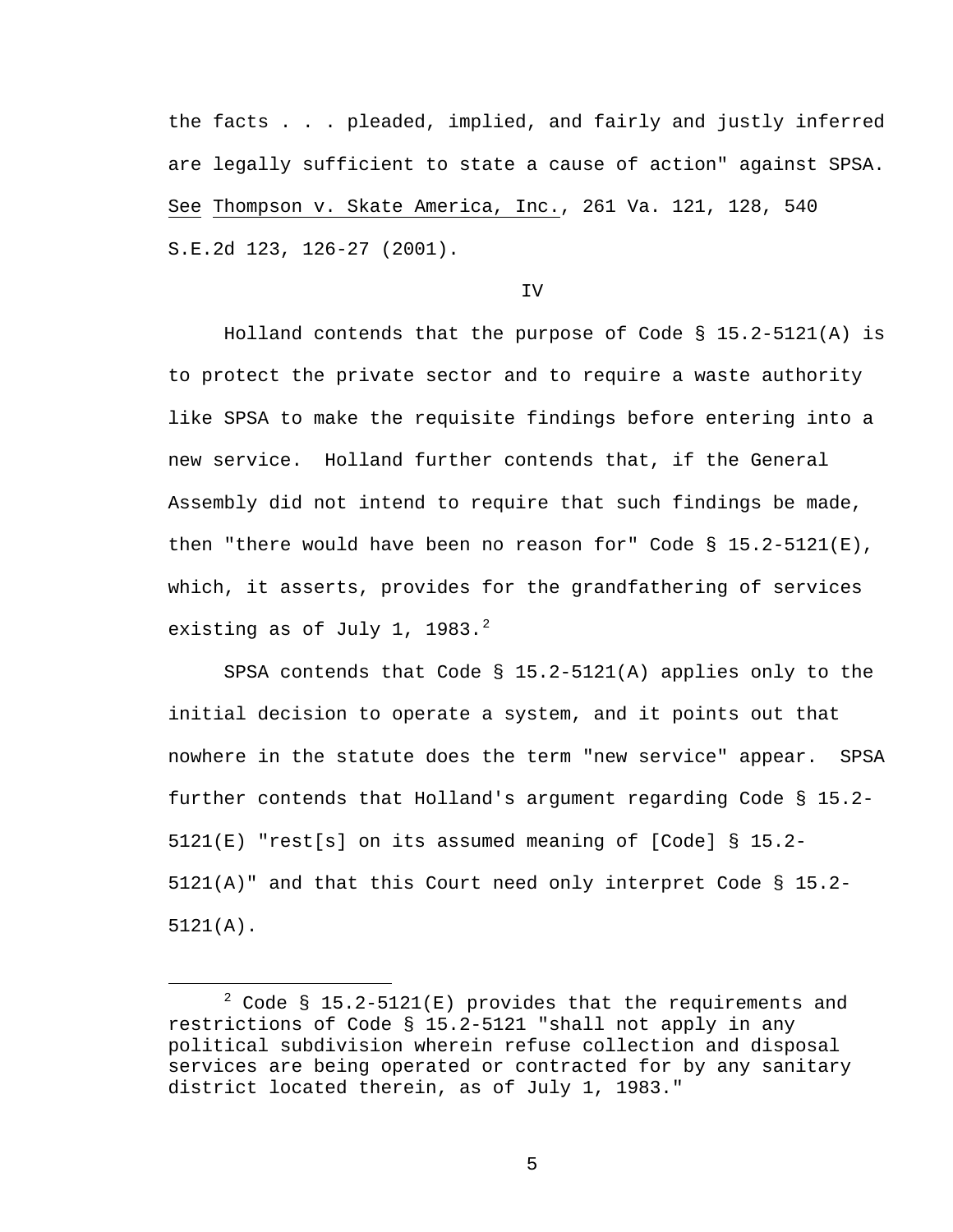We agree with SPSA and reject Holland's contentions. Code § 15.2-5121(A) provides, in pertinent part, that no authority shall "operate . . . a refuse collection and disposal system" unless certain findings are made regarding, among other things, the private availability of "refuse collection and disposal services." Code § 15.2-5101 defines a "[r]efuse collection and disposal system" as a "system, plant or facility designed to collect, manage, dispose of, or recover and use energy from refuse," or solid waste. Therefore, no authority can operate a solid waste collection and disposal landfill unless the authority determines, among other things, that the collection and disposal services are not privately available. Neither Code § 15.2-5121(A) nor Code § 15.2-5101, however, distinguishes between types of services or refuse. All Code § 15.2-5121(A) requires is that an authority makes the findings before undertaking to operate its system. $3$ 

 In the present case, SPSA had long been operating its landfill when it expanded its services to include CDD. Nothing in Code § 15.2-5121(A) required SPSA to make any findings before doing so. Therefore, upon our de novo review, we determine that

V

<span id="page-5-0"></span> $\overline{\phantom{a}}$  3  $3$  Our interpretation of Code § 15.2-5121(A) is not inconsistent with Code § 15.2-5121(E). Thus, we reject Holland's "grandfathering" argument.